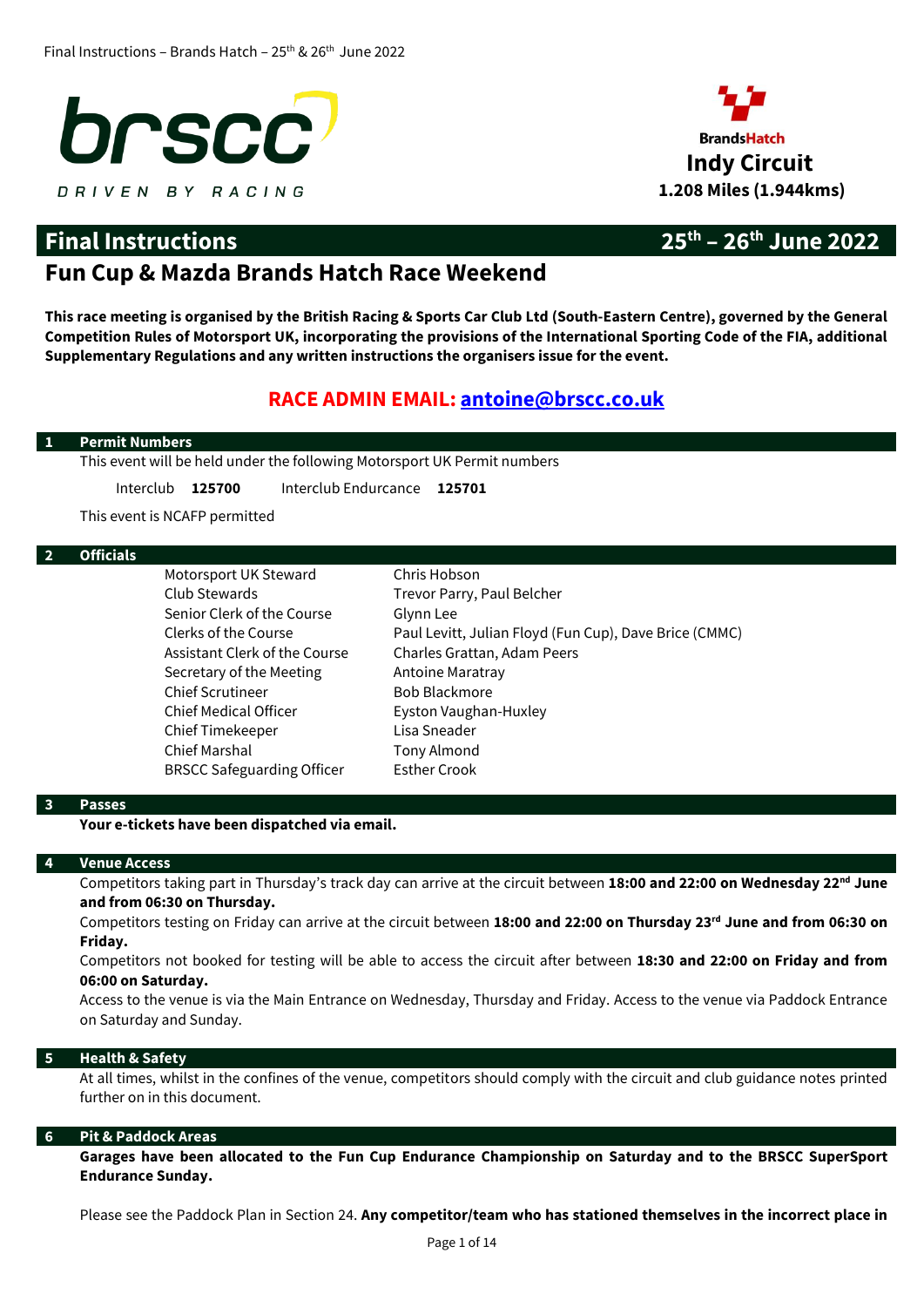**the paddock and has refused to move when asked by a BRSCC or circuit official, may be reported to the Clerk of the Course.** 

**Please park private cars, and Motorhomes outside of the paddock area, please see section 24 for a detailed map. This will assist in making the paddock a more spacious and pleasant working area for all competitors.** Private vehicles can park in the "Grey Car Park". The campsite will be available to competitors staying in their motorhomes overnight.

### **6.1 Engine/Noise Pollution**

All competitors should note that noise testing will be carried out at this event. Engines must not be run **before 08:15 or after 18.45 on Saturday or before 09:15 or after 18:45 on Sunday**. Any team member found in breach of these times shall at the entire discretion of MSV, be removed immediately from the Venue and as such prevented from taking any further part in the Event.

Non-compliance with the above policy may result in a competitor or Team being prohibited from practising at the relevant MSV Venue for a period of 12 months.

### **6.2 Paddock**

- (a) Waste oil should be removed from the venue or disposed of in the waste oil containers where provided.
- (b) All domestic rubbish must be placed in the bins provided; any scrap vehicle parts including tyres must be removed from the venue. Any cost incurred by the Club for removal of said items from the paddock, will be charged to the offending teams/competitors.
- (c) Under no circumstances must any paddock surface be broken in any way i.e. tent pegs/stakes etc; this includes damage caused by trailers. Fuel, oil or chemical substances must not be deposited onto any tarmac surface.
- (d) Hospitality is not permitted in the paddock/pit area without the express permission of the circuit owners. The only exception to this is hospitality for competitors and official team personnel.
- (e) Please ensure that tail lifts are either closed or fully lowered such that they cannot be hit by passing vehicles/spectators.
- (f) No electrical cables may be run from the pit garages to other vehicles unless protected by a proprietary protective covering.

### **6.3 Pit Lane**

- (a) The outer lane or lanes are to be kept unobstructed to allow safe passage of cars at all times. The onus shall be on all drivers to take due care and to respect pit lane speed limits.
- (b) Please observe the pit lane speed limit which is 60kph and 40kph for Fun Cup.
- (c) Refuelling in the pit lane is not permitted unless allowed for in the Championship/Series Regulations.
- (d) Children under the age of 16 years are not permitted in the pit lane area.

### **6.4 Support Vehicles**

The use of vehicles is not permitted unless towing a trailer for the purpose of transporting ancillary motor race equipment in the pit and paddock area. No competitor may use a support vehicle in the pit road at any time unless authorised by a race official. Any misuse of "support vehicles" will be brought to the attention of the Senior Officials and appropriate action may be taken.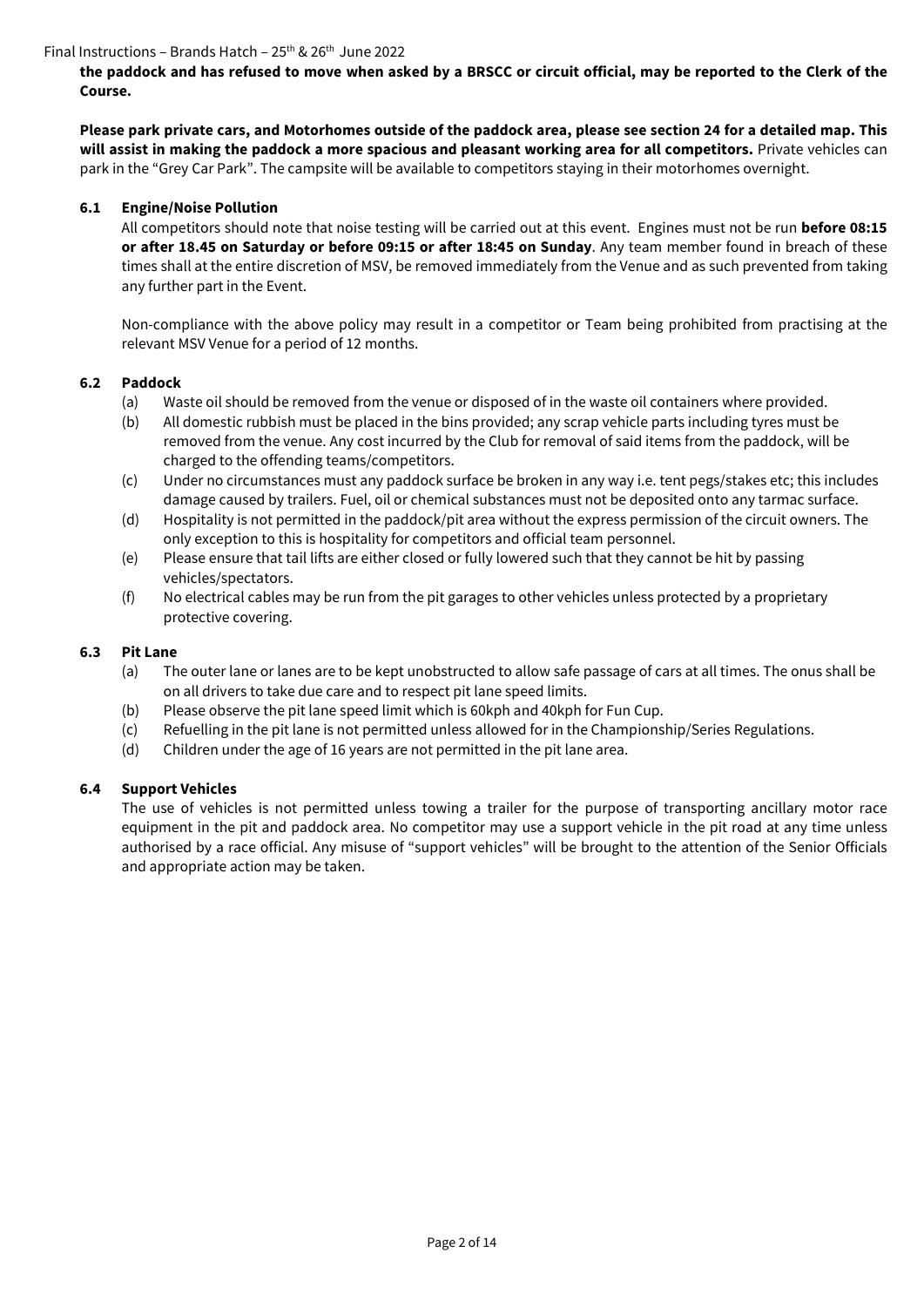#### **6.5 Use of Paddock Bikes, Scooters and Quad Bikes**

Scooters/quad bikes/golf buggies/pushbikes (including electric bikes) must be used with care to prevent injury. They must only be used within paddock areas and in a safe manner, not at excessive speed and never at more than 10mph or recklessly. Paddock vehicles may only be used to carry equipment and should only carry one person (the driver).

All drivers must wear suitable protective clothing and carry no passengers. If any form of trailer is attached to such a vehicle it must be properly secured in line with manufacturer's requirements or recommendations.

The use of paddock vehicles is at the risk of the owner and/or driver and it is strongly recommended that such use be covered by suitable public liability/3rd party policy.

If you have a paddock accident within the venue you are likely to be held liable for it. All competitors acknowledge that any non-race vehicle used between paddock and pit lane is covered by PL/3rd party insurance.

BRSCC and MSV officials will be monitoring the driving standards of paddock vehicles and reserve the right to penalise individuals or teams for the unsafe handling of those vehicles.

#### **6.6 Tail Lifts**

Where vehicles with tail lifts are being used at the venue, the operator must ensure that the tail lift is never left down, including in the halfway position, other than when loading/unloading is being undertaken.

### **7 Signing On For Competitors**

- 7.1 Competitors will not sign-on at the meeting having previously completed the self-declaration form online, however, competitors must bring all the appropriate documentation as spot checks will be made during the race meeting.
- 7.2 Drivers are reminded that licences and medicals must be valid, bearing a recent photograph and be signed by the driver.
- 7.3 It is the responsibility of the driver to bring all the appropriate documentation at the event.

### **8 Scrutineering**

All competitors will be scrutineered in the Scrutineering Bay in the outer paddock at the times stated in the timetable.. **Scrutineering will also take place on Friday afternoon between 14:00 to 18:00** in the Scrutineering Bay in the outer paddock. Competitors Racing Sunday only may go to Scrutineering Saturday afternoon.

At Scrutineering drivers must provide:

(a) Competition Car

- (b) Crash helmet, visor or goggles, gloves, boots, overalls & FHR device (if required).
- (c) Vehicle Identification forms (if required)
- (d) MOT/road fund licence (if required)

**All vehicles must be Noise tested prior to their first session on the circuit. Noise testing will be done prior to a vehicle entering the Assembly Area. Cars having failed or who have not been noise tested will NOT be admitted to the track.**

### **9 Eligibility**

In addition to the series Eligibility Scrutineers, eligibility may be checked by a member of the Motorsport UK Technical Commission, as listed in the Motorsport UK Officials' Yearbook Appendix 5(d).

### **10 Drivers Briefings**

Drivers briefings will be done by written briefing notes and in-person.

### **MANDATORY DRIVERS BRIEFINGS WILL TAKE PLACE AS BELOW:**

- Mazda MX-5 Championship: **Saturday 08:15 in the Mazda Race Centre**
- Mazda MX-5 SuperCup: **Saturday 08:35 in the Mazda Race Centre**
- Mazda MX-5 Clubman Championship: **Saturday 10:00 in the Mazda Race Centre**
- Fun Cup Endurance Championship: **Saturday 09:00 in the Fun Cup Race Centre**
- BRSCC SuperSport Endurance: **Sunday 09:15 in the Briefing room (Inner Paddock)**
- Classic and Modern Motorsport Club: **Sunday 09:30 in Hailwoods**

#### **11 Circuit Access**

All competitors must access the circuit via the Assembly Area. Competitors located in the pits can access the assembly area via **Garage 1**. All vehicles must be Noise tested prior to their first session on the circuit at entry to the assembly area. Cars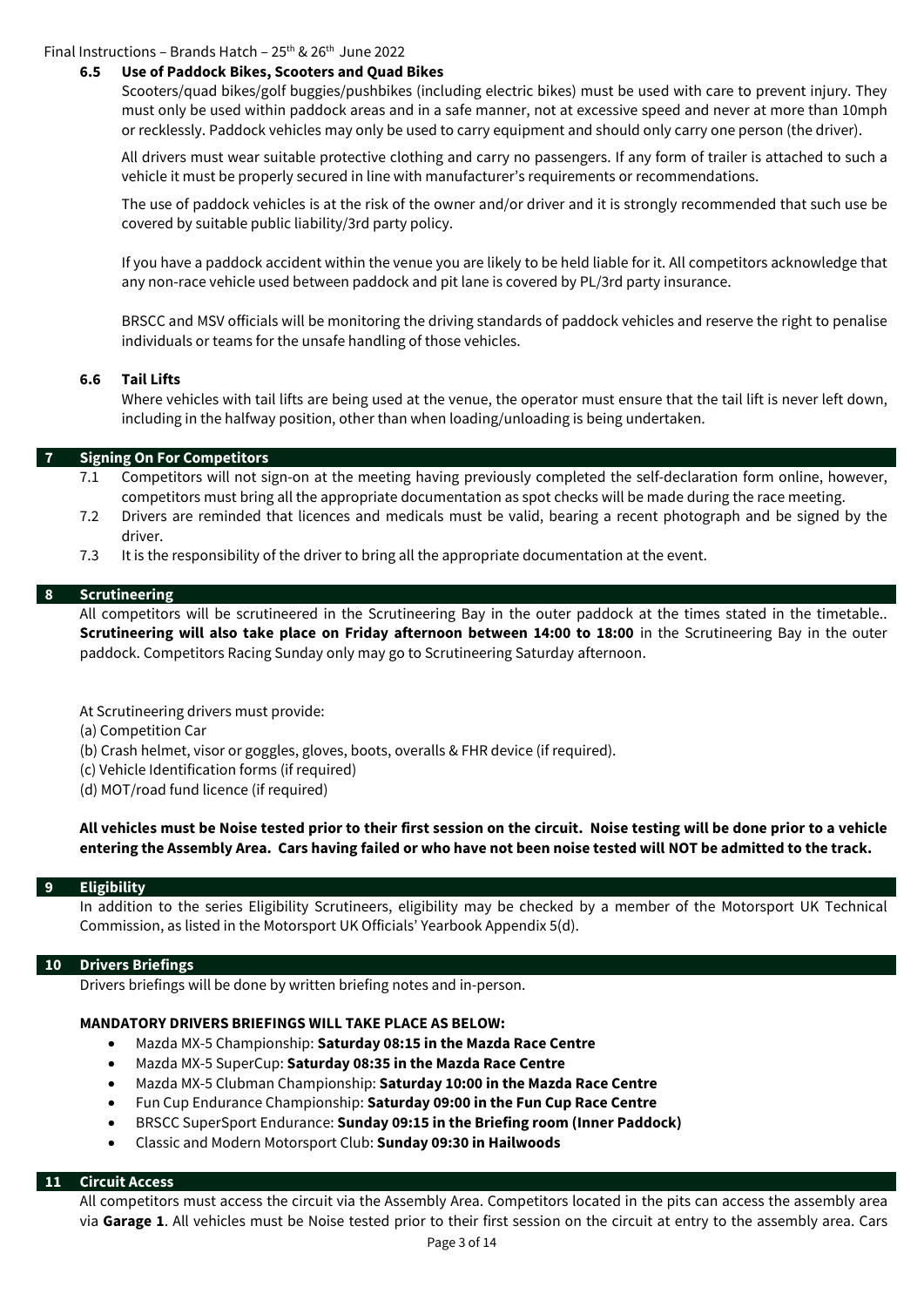having failed or who have not been noise tested will not be admitted to the track.

### **12 Qualifying/Grids**

Qualifying will take place as per the timetable. It is the driver's responsibility to be ready at least 20 minutes before their timetabled session. Drivers should go to the assembly area 20 minutes before published times and then, when directed by the course marshal, they should proceed onto the circuit via the pit lane.

### **13 Race Start Procedure / Safety Car**

All start procedures will be in accordance with the championship/series regulations. It is the competitor's responsibility to ensure that they are ready in good time. Under ideal conditions, the racing programme may be brought forward. Grids will be formed as per championship /series regulations and the terms of the circuit licence.

Where races are for a set time duration, the chequered flag will be shown to the race leader the first time he passes the Finish Line after the time has elapsed.

## **13.1 Race Start**

### **Standing Start**

These races will be gridded up in the Assembly Area and released on to the circuit in qualification grid order onto the grid. Once all drivers are stationary there will be a one minute countdown; 30 second board and then the cars will be flagged away for the Green Flag lap. All competitors must maintain grid position on this lap as failure to do so may result in them being penalised. Once this lap is completed, the 5 second board will be shown and the red lights will be displayed. At some time between 2 and 7 seconds the red lights will switch off - signaling the start of the race.

**Mazda MX-5 Championship, Mazda MX-5 SuperCup and Mazda MX-5 Clubman Championship** will use a standing start.

### **Rolling Start**

The cars will leave the assembly area in grid order behind a lead car and line up on the grid.

Upon arrival at the grid, the countdown will begin with 1 minute, 30s and then green flag to signify the rolling start. The lead car will enter the pit lane, the pole car will continue and set the pace, the red lights on the start gantry will be illuminated, when the red lights are extinguished, the race starts.

**Fun Cup Endurance, BRSCC Supersport Endurance and CMMC** will use a rolling start.

### **13.2 Safety Car Intervention**

The Clerk of the Course will have the facility for the use of the safety car in accordance with the Championship / Series regulations. It is the driver's responsibility to make sure they are fully aware of these regulations. The Safety Car will join the circuit between turn 3 and 4 or at the start of the race may join from the pit lane entry and will exit the circuit via the pit lane entrance.

### **13.3 Green Flag/Formation Lap**

Should there be a change in weather conditions which would necessitate an additional green flag/formation lap, then at the discretion of the Clerk of the Course, the race duration may commence once the last car starts the additional green flag/formation lap.

### **In the event of circuit light failure for either start type the Union /National flag will be used to start all races**.

### **14 End of Track Session Procedure**

14.1 At the end of each track session be it qualifying or the actual race, all vehicles must slow down after taking the chequered flag and leave the circuit via the pit lane entry returning to Parc Fermé as required (inner paddock for Fiesta Senior and Junior Championships, outer Paddock for all other formulae).

14.2 At the end of your race, presentations will be carried out in the Paddock in accordance with championship/series regulations. Please follow instructions of race marshals etc.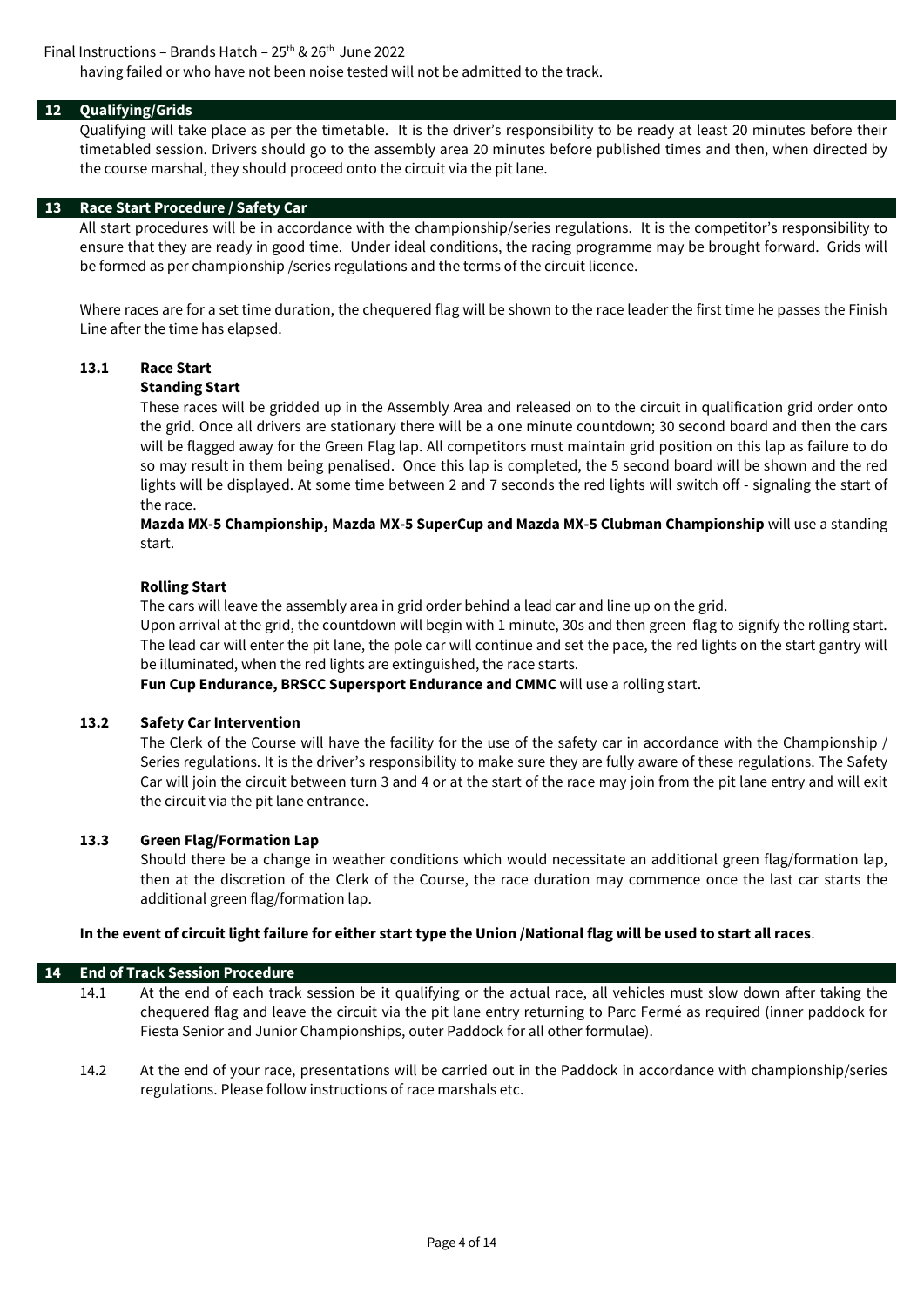### **15 Judicials**

Breaches of driving standards will be firmly dealt with. If the Clerk of the Course wishes to view evidence from the TV production company, any competitor's personal in-car camera, and/or data logging evidence in order to assist with his enquiry into a breach of driving standards he may order that the results remain provisional and he may take judicial action at a later date. However, the use of video evidence and/or data logging evidence is at the sole discretion of the Clerk of the Course.

**Protests and appeals must be submitted electronically and emailed to the secretary of the meeting. The protests and appeal form is available on Motorsport UK's website [\(https://www.motorsportuk.org/resource-centre/document](https://www.motorsportuk.org/resource-centre/document-library/)[library/\)](https://www.motorsportuk.org/resource-centre/document-library/) or on the BRSCC Event page [\(https://brscc.co.uk/wp-content/uploads/2022/03/2022-02-25-motorsport-uk](https://brscc.co.uk/wp-content/uploads/2022/03/2022-02-25-motorsport-uk-protest-and-appeal-form.pdf)[protest-and-appeal-form.pdf\)](https://brscc.co.uk/wp-content/uploads/2022/03/2022-02-25-motorsport-uk-protest-and-appeal-form.pdf). Fees related to protests and appeals must be paid to Motorsport UK by calling 01753 765 000.** 

#### **16 Stop & Go Drive Through Penalties**

The Clerk of the Course reserves the right to impose a 'Stop/Go Penalty / Drive Through penalty' in accordance with Motorsport UK Regulation [Q 12.6].

#### **17 Judges**

Judges may be appointed as per Motorsport UK Regulation [Q 18].

#### **18 Race Day Information**

**All practice times, grid sheets, provisional results and official bulletins, etc. will be posted on the TSL event page and BRSCC virtual Notice Board.**

#### **TSL:** <https://www.tsl-timing.com/event/222532>

**BRSCC Virtual Notice Board:** <https://brscc.co.uk/events/fun-cup-and-mazda-race-weekend-at-brands-hatch/>

#### **19 Video Equipment**

Video equipment must be fitted to the vehicle prior to scrutineering and the scrutineer must be advised.

#### **20 Testing**

Please call the circuit direct on 0843 453 2000 or email [brands.testing@motorsportvision.co.uk.](mailto:brands.testing@motorsportvision.co.uk)

#### **21 Social Media**

Please take time to read the Motorsport UK's guidelines on Social Media which can be found at <https://www.motorsportuk.org/wp-content/uploads/2019/08/Motorsport-UK-Social-Media-Policy-and-Guidance.pdf> Please refrain from making comments about fellow competitors and officials that could be interpreted as bringing your championship, the hosting circuit, the BRSCC and individual drivers and officials into disrepute.

### **22 Special Circuit Notes**

#### **22.1 Track Limits**

Competitors should be aware that specific guidance has been issued by the Motorsport UK regarding the penalties to be applied for drivers breaching track limits. These are as follows:

- 2<sup>nd</sup> offence warning flag
- 3<sup>rd</sup> offence 5 second penalty
- 4<sup>th</sup> offence 10 second penalty
- 5<sup>th</sup> offence drive through penalty
- $\bullet$  6<sup>th</sup> offence disqualification

#### **22.2 Illegal Driving**

All competitors are reminded that they are liable to disqualification from the meeting if any person associated with their team who is below the age at which a driving licence may be issued, is seen riding or driving a motor vehicle of any type within the paddock, or any other part of the grounds. Competition vehicles must not be used to transport personnel unless the passenger/s are within the framework of the vehicle.

#### **22.3 Pit Lane**

Only two people per competing car will be allowed to stand on the Pit Wall for the purpose of signalling. During the start of a race, no personnel are allowed on the Pit Wall until all the cars are clear of the grid.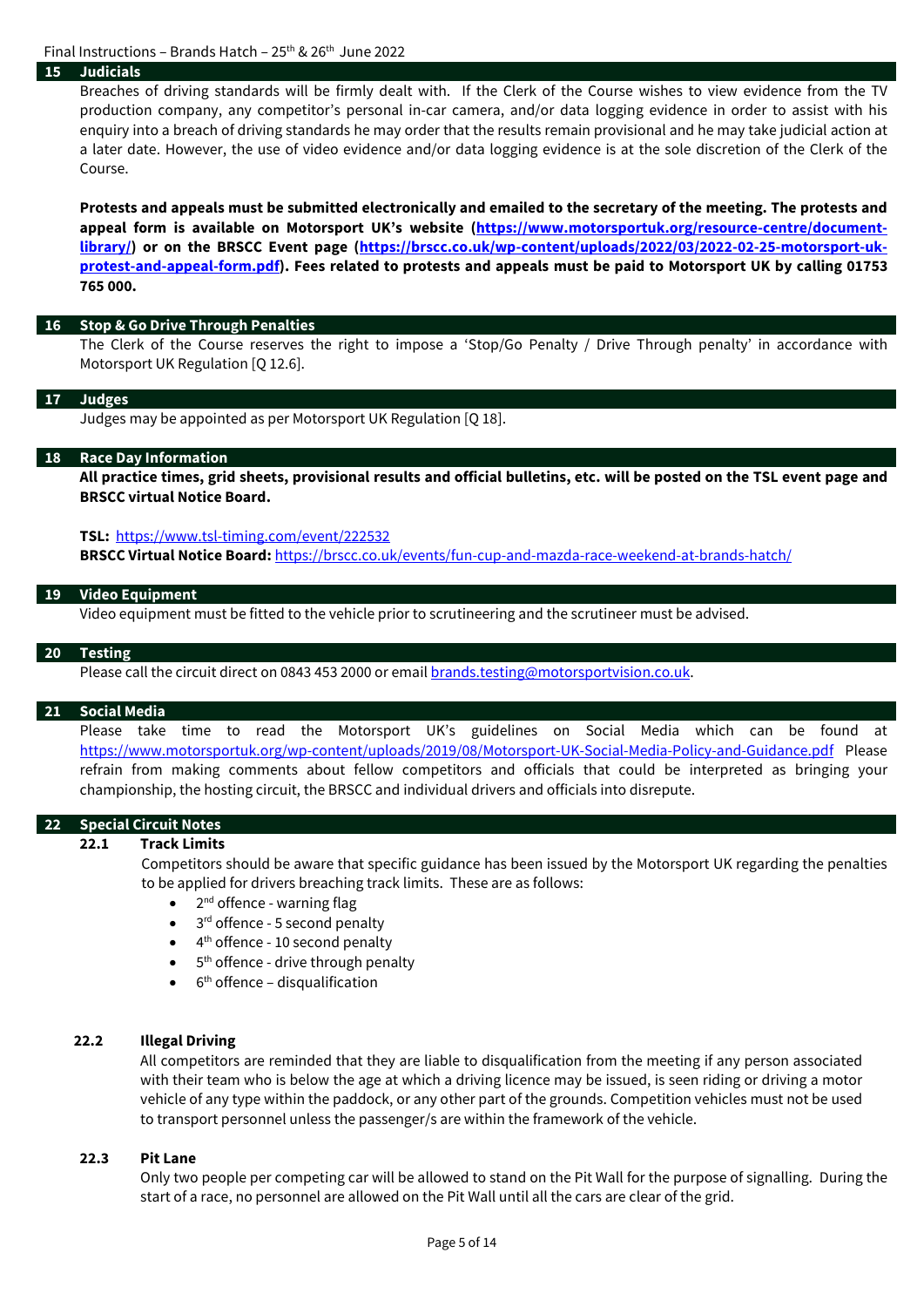### **Smoking is not permitted in the pit lane**

No one is allowed to ride motor cycles or cycles in the pit road at any time when the circuit is operational. It is strictly forbidden for any vehicle to move in the wrong direction in the pit road unless directed by a marshal. The penalty could be disqualification from the meeting.

### **22.4 Damage and Recovery from the Circuit**

Should oil or any other substance likely to prove a hazard be dropped from any vehicle, the relevant vehicle must stop immediately at a place of safety. Competitors are hereby notified that they may be liable for any excessive clean-up costs incurred by MSV. MSV/BRSCC or the recovery providers cannot be held liable for any damage that is caused in the course of removal of any vehicle from the circuit.

### **22.5 Placement of Advertising and Signage**

Teams and competitors may use the A3 clip frame information boards provided in pit garages (where applicable). Otherwise, placards, banners, advertisements, stickers, decals or leaflets must not be attached, erected, installed or placed anywhere around the MSV venue, including without limitation on any windows, fascias, hospitality suites or doors without MSV's express written permission. Any cost incurred by MSV to rectify or repair any damage caused by any breach of this provision shall be immediately reimbursed by the Team or Competitor on demand.

### **22.6 Parking**

There will be Strictly No Parking for competitors on the level with the Scrutineering Bay.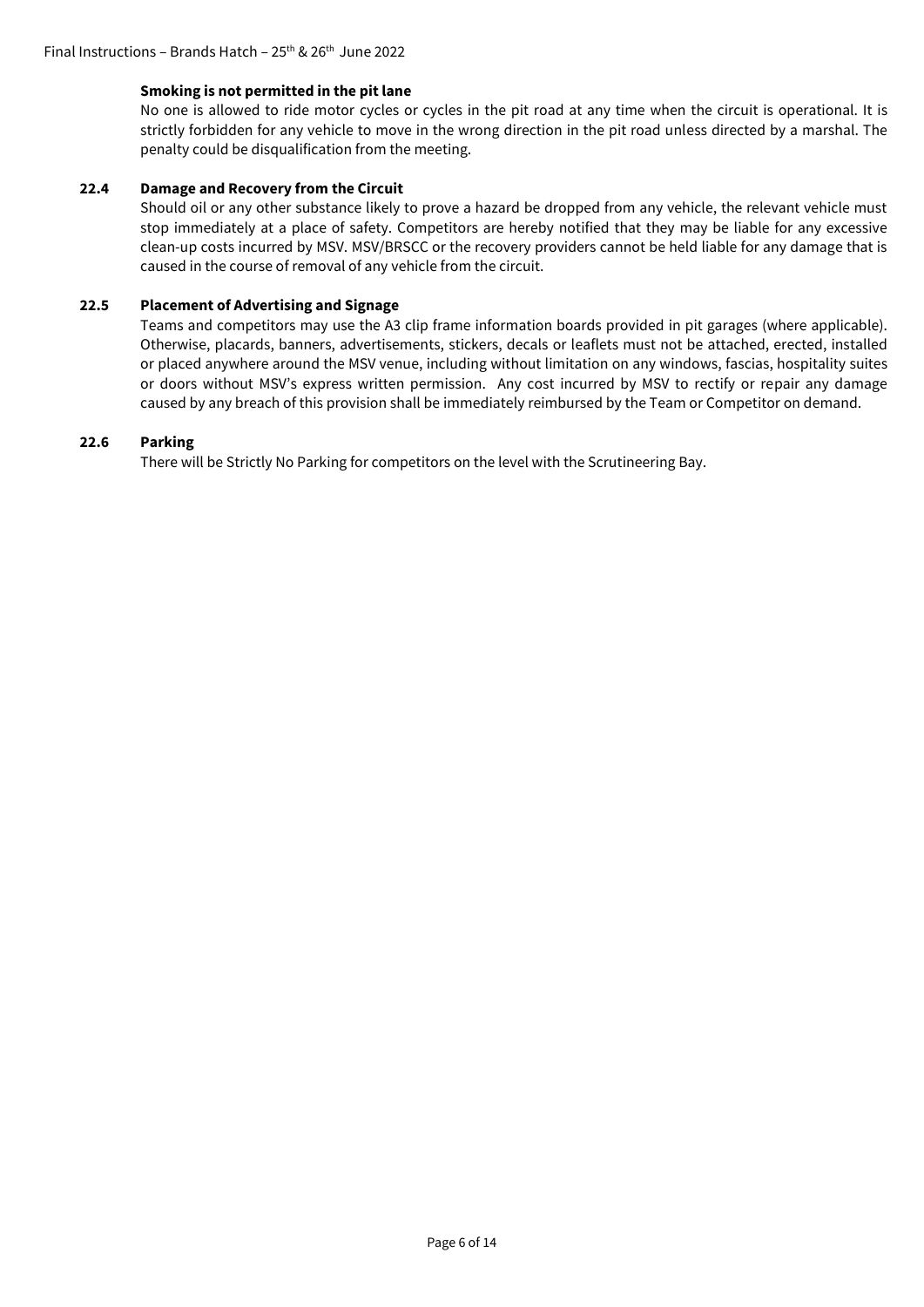#### **22.7 Timing Modules**

All competitors will be required to fit Electronic Self Identification Modules to their cars for the purposes of accurate timing. Holders for these and detailed fitting instructions will be issued with the transponders and it will be the responsibility of the competitor to fit these in the car in the position and manner specified. The Modules must be in place and functioning correctly for all Championship/Series qualifying practice sessions and races.

#### **22.8 Filming and Photography**

### **Permitted Filming/Photography/Drones**

Other than the taking of still photographs for personal, non-commercial and non-promotional use by Teams, Competitors or their guests, the production and/or reproduction of any audio and visual coverage at any MSV venue is not permitted without prior consent. MSV may charge a fee for the production for such coverage. Following requests to produce coverage, an MSV authorisation form will need to be completed in advance of the event. Where MSV provides consent, any and all on-board video equipment carried in or on any vehicle must be safely and securely installed; a club representative must inspect such equipment before the vehicle takes part in any on-circuit activity.

**Drones** are not permitted on site without MSV written authorisation, following confirmation of CAA requirements, Insurance and Risk Assessments by the Pilot.

#### **22.9 Media Accreditation and Control of Photographers**

All journalists, photographers and/or cameramen must complete an MSV Media Accreditation Applications Form supplied by the relevant MSV venues Marketing and PR Department, accompanied by the relevant supporting documentation. Only accredited photographers wearing an identifiable tabard issued to them by MSV are entitles to enter otherwise restricted areas of the MSV venues and must only access restricted areas using official access gates. They must not place themselves in areas of excessive risk, stay behind barriers and do not cross the circuit at any point unless authorised to do so by Club or MSV officials.

**22.10** Food and drinks will be available at the Kentagon and the Pit Lane Cafe. Hailwoods will be open too.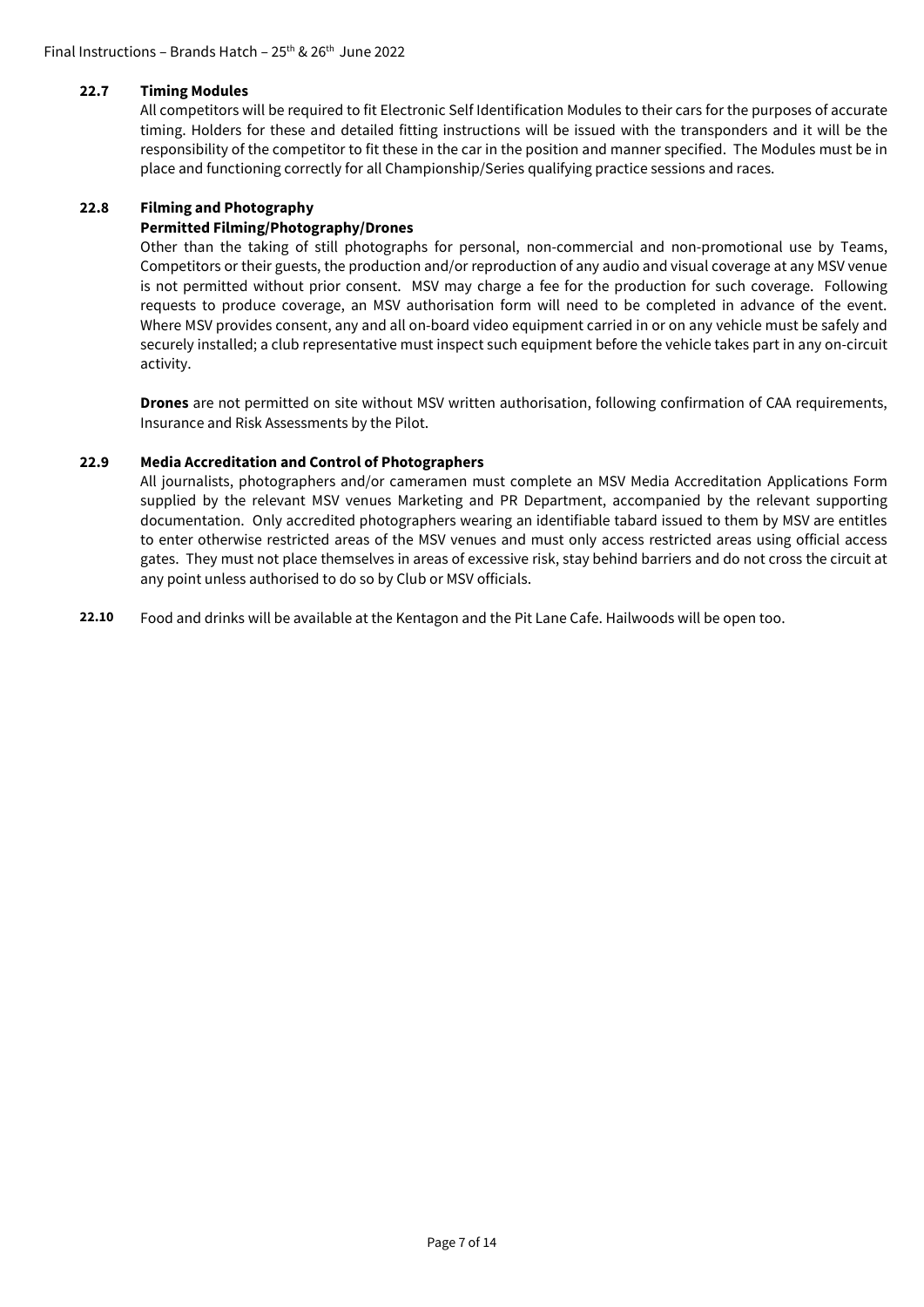# **Garage Plan**

| Saturday |          |                |                         |               |                   |                      |                      |  |
|----------|----------|----------------|-------------------------|---------------|-------------------|----------------------|----------------------|--|
|          |          |                |                         |               | <b>Grand Prix</b> |                      |                      |  |
| Track    |          |                | <b>Fast food Outlet</b> |               | Terrace           |                      |                      |  |
|          |          |                | <b>Briefing Room</b>    |               |                   |                      |                      |  |
|          |          |                |                         |               |                   |                      |                      |  |
|          | Pit Lane | $1\,$          | <b>KEEP CLEAR</b>       |               | <b>KEEP CLEAR</b> |                      |                      |  |
|          |          | $\overline{2}$ | <b>KEEP CLEAR</b>       |               | <b>KEEP CLEAR</b> |                      |                      |  |
|          |          | $\mathsf{3}$   | <b>BRSCC</b>            |               |                   |                      |                      |  |
|          |          | $\overline{4}$ | <b>BRSCC</b>            |               |                   |                      |                      |  |
|          |          | 5              | <b>BRSCC</b>            |               |                   |                      |                      |  |
|          |          | 6              | <b>BRSCC</b>            |               |                   |                      |                      |  |
|          |          | $\overline{7}$ | <b>BRSCC</b>            |               |                   |                      |                      |  |
|          |          | 8              | <b>BRSCC</b>            |               |                   |                      |                      |  |
|          |          | 9              | <b>Fun Cup</b>          | KEEP          |                   |                      |                      |  |
|          |          | 10             | <b>Fun Cup</b>          |               |                   |                      |                      |  |
|          |          | 11             | <b>Fun Cup</b>          |               |                   |                      |                      |  |
|          |          | 12             | <b>Fun Cup</b>          | <b>CLEAR-</b> |                   |                      |                      |  |
|          |          | 13             | <b>Fun Cup</b>          |               |                   |                      | ROADMAN - KEEP CLEAR |  |
|          |          | 14             | <b>Fun Cup</b>          | <b>KEEP</b>   |                   |                      |                      |  |
|          |          | 15             | <b>Fun Cup</b>          |               |                   |                      |                      |  |
|          |          | 16             | <b>Fun Cup</b>          | <b>CLEAR</b>  |                   |                      |                      |  |
|          |          | 17             | <b>Fun Cup</b>          |               |                   |                      |                      |  |
|          |          | 18             | <b>Fun Cup</b>          | $\mathbf{r}$  |                   |                      |                      |  |
|          |          | 19             | <b>Fun Cup</b>          |               |                   |                      |                      |  |
|          |          | $20\,$         | <b>Fun Cup</b>          | <b>KEEP</b>   |                   |                      |                      |  |
|          |          | 21             | <b>Fun Cup</b>          |               |                   |                      |                      |  |
|          |          | 22             | <b>Fun Cup</b>          |               |                   |                      |                      |  |
|          |          | 23             | <b>Fun Cup</b>          | <b>CLEAR</b>  |                   |                      |                      |  |
|          |          | 24             | <b>Fun Cup</b>          |               |                   |                      |                      |  |
|          |          | 25             | <b>Fun Cup</b>          |               |                   |                      |                      |  |
|          |          | 26             | <b>Fun Cup</b>          |               |                   |                      |                      |  |
|          |          | 27             | <b>Fun Cup</b>          |               |                   |                      |                      |  |
|          |          | 28             | <b>Fun Cup</b>          |               |                   |                      |                      |  |
|          |          | 29             | <b>Fun Cup</b>          |               |                   |                      |                      |  |
|          |          | $30\,$         | <b>Fun Cup</b>          |               |                   | <b>NOISE TESTING</b> |                      |  |
|          |          | 31             | <b>Fun Cup</b>          |               |                   |                      |                      |  |
|          |          | 32             | <b>Fun Cup</b>          |               |                   |                      |                      |  |
|          |          | 33             | <b>SCRUTINEERING</b>    |               |                   |                      |                      |  |
|          |          | 34             |                         |               |                   |                      |                      |  |

**On Sunday, BRSCC SuperSport Endurance competitors will be able to use garages 9 to 32.**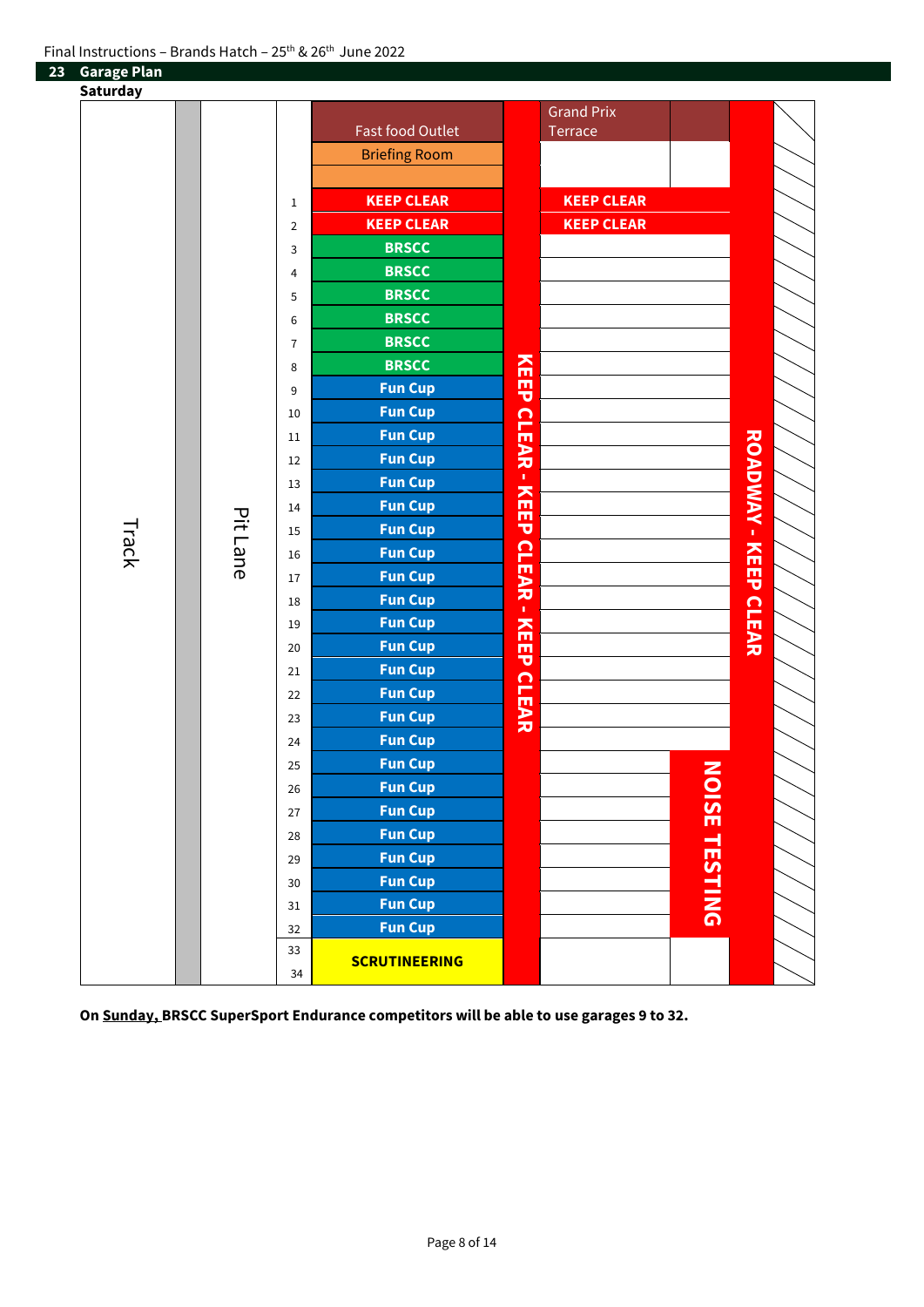

**SuperSport Competitors will be able to move into the garages on Saturday evening once Fun Cup teams have vacated the area.**



### **25 Directions**

# **BRANDS HATCH CIRCUIT**

West Kingsdown, Longfield DA3 8NG **Tel:** 01474 872 331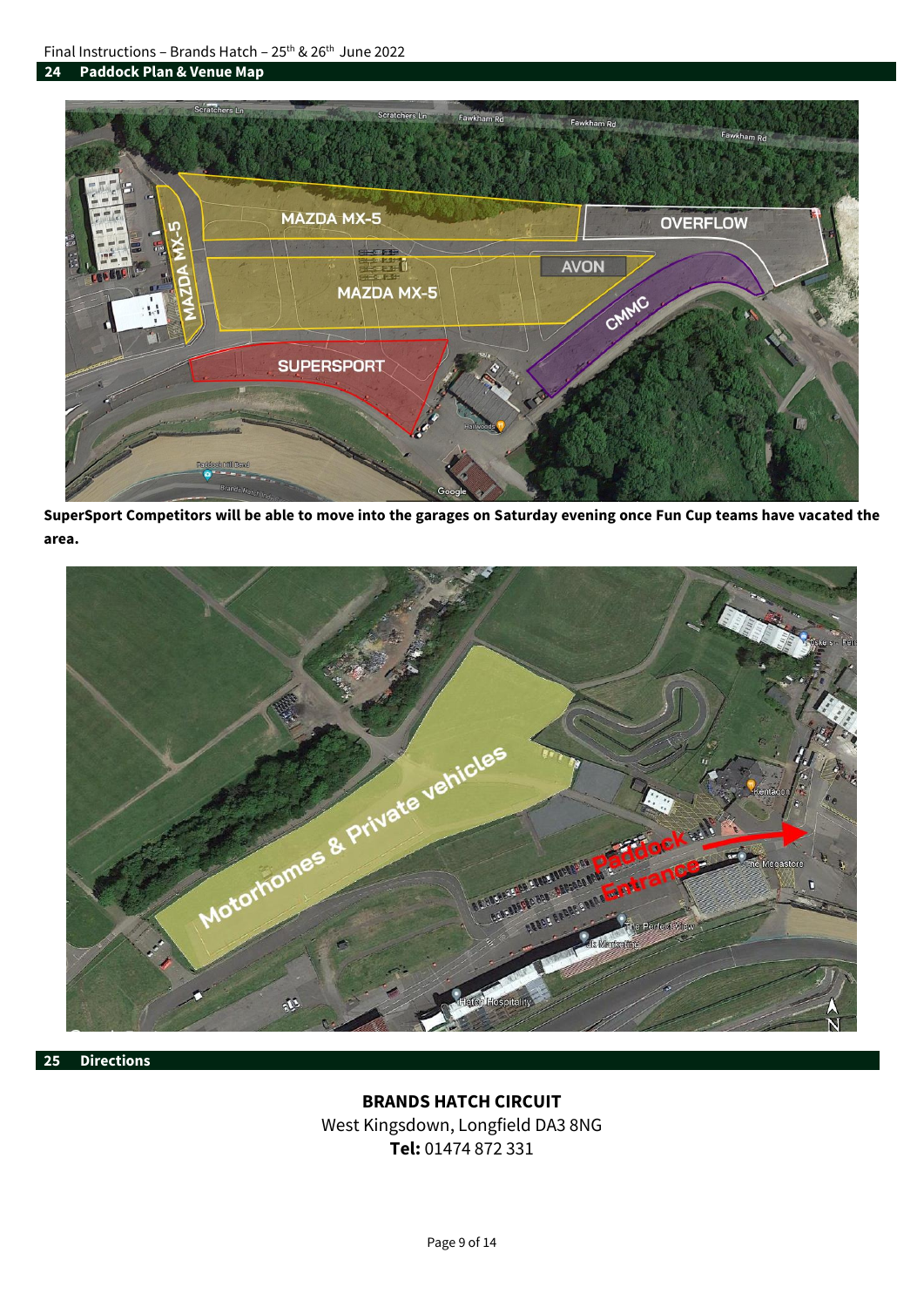### **26 Circuit Map**



### **27 Circuit & Club Safety Guidance Notes**

**It is the sole responsibility of the Entrant/Competitor to ensure that all of the safety requirements below at enforced. The Entrant/Competitor acknowledges that the list below is not an exhaustive list and that it is their responsibility to enforce the below items and any other such safety measures they deem appropriate.**

MSV adheres to the Health and Safety at Work Act 1974 and its supporting legislation, regulations and guidance and we expect the same high standards and best practice from those coming to our Venues.

All teams and contractors must appoint a designated responsible person to oversee the safety of activities carried out on site. This name and contact mobile number should be known by the whole team and passed on to an MSV representative on request.

### **1. Storage and Use of Petroleum Spirit**

- 1.1 All petroleum spirit must be stored in appropriate fuel containers complying with all relevant safety standards, away from any source of ignition.
- 1.2 All containers must be indelibly marked; "Petrol Highly Flammable.
- 1.3 All empty containers must be removed from the venue after the event.
- 1.4 Generators should be powered by diesel and used in the open air.
- 1.5 Appropriate fire extinguishers must be readily accessible near any fuel store or refuelling activity.
- 1.6 Personnel must be trained and wear appropriate fire retardant personal protective equipment (PPE), before using petrol; especially when refuelling.
- 1.7 Vehicle refuelling is to take place in the open air where possible. If refuelling inside the garages all users must adhere to the 'Refuelling Hazard' signage displayed, as reproduced below;
- 1.7.1 Petroleum spirit Highly flammable
- 1.7.2 No smoking and remove all ignitions sources
- 1.7.3 Switch off engine
- 1.7.4 Open all doors and shutters Good ventilation required
- 1.7.5 Check location of your nearest fire extinguisher
- 1.7.6 Maximum 25 litres of fuel stored in this garage
- 1.8 A no smoking ban and no ignition sources in the vicinity must be enforced by the person in charge of the refuelling process.
- 1.9 A vehicle must be cooled before refuelling.
- 1.10 Drivers and passengers must be outside a vehicle during refuelling and it's recommended all personnel stand a minimum 3 m away.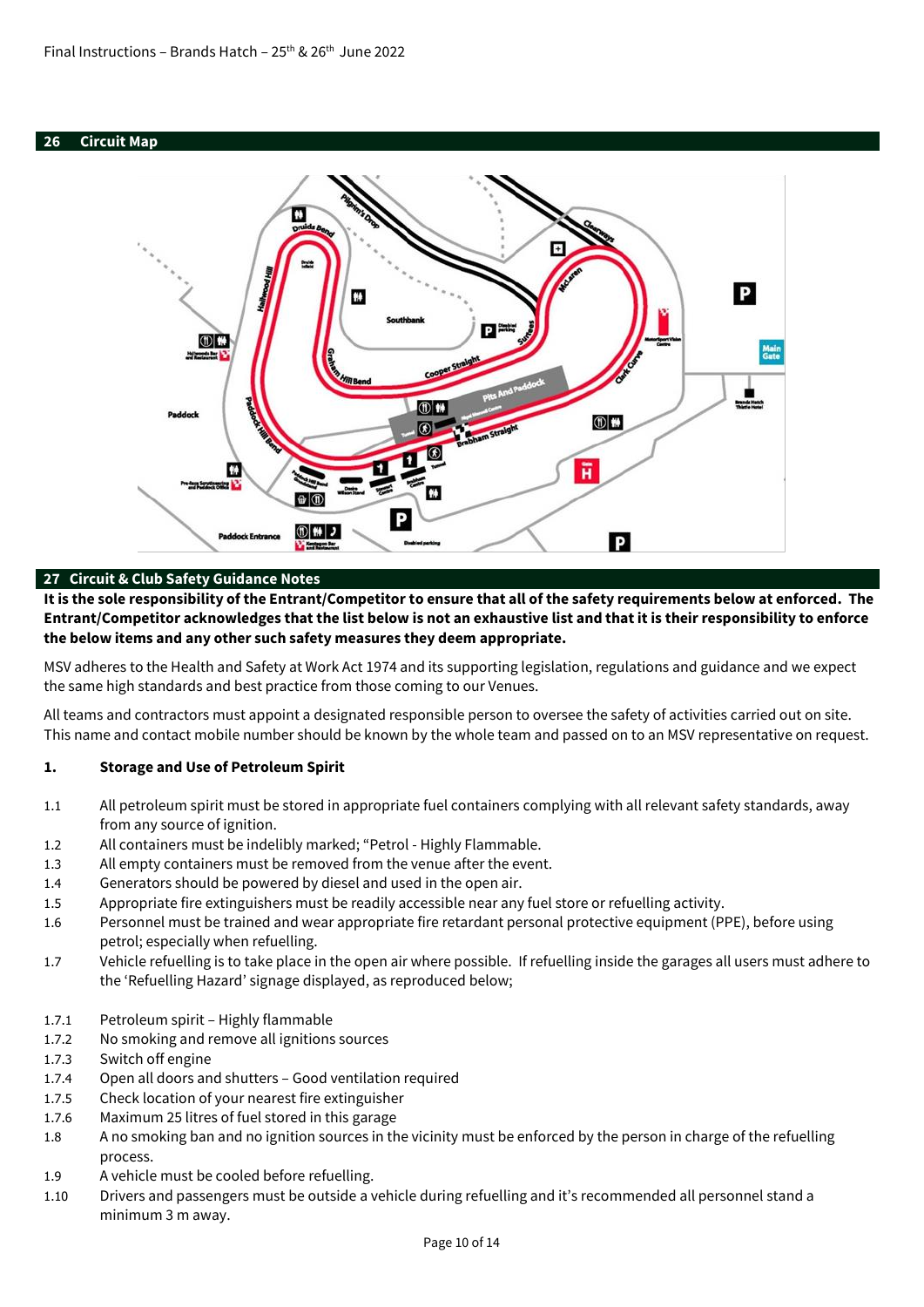- 1.11 When refuelling is in process a second person must be nearby, ready with a fire extinguisher.
- 1.12 Your attention is drawn to The Petroleum (Consolidation) Act 1928, The Petroleum (Consolidation) Regulations 2014, the Petroleum Spirit (Motor Vehicles) Regulations 1929, The Control of Substances Hazardous to Health Regulations 2002 (and amendments) and The Regulatory Reform (Fire Safety) Order 2005, must be complied with.
- 1.13 Participants are reminded that duel is available for sale at the venue. As such it is unnecessary for participants to carry large quantities of fuel.

### **2. Hazardous Substances**

- 2.1 Some vehicle parts, for example brake and clutch linings may contain asbestos. Participants are encouraged to use nonasbestos substitutes wherever possible. Where asbestos is used, every effort should be used to prevent asbestos dust getting into the air.
- 2.2 Some vehicle parts, for example brake and clutch linings may contain asbestos. Participants are encouraged to use nonasbestos substitutes wherever possible. Where asbestos is used, every effort should be used to prevent asbestos dust getting into the air.
- 2.3 Some mineral oils may cause skin cancer. Prolonged contact should therefore be avoided wherever possible. Where contact does occur any contamination should be washed off immediately. The wearing of contaminated clothing (including overalls) should also be avoided.
- 2.4 Various other substances may cause disease or ill health even after very short exposures. Manufacturer's guidance must always be followed. Manufacturers and suppliers of such substances are obliged to provide customers with information about the possible harmful effects of their products upon request (Safety Data Sheets).
- 2.5 Personnel must be suitably trained and wear appropriate personal protective equipment (PPE), before using any COSHH substances.
- 2.6 The requirements of the Control of Substances Hazardous to Health Regulations 2002 (COSHH) (as amended) must be complied with.

## **3. Electrical Safety**

- 3.1 All portable electrical equipment must be maintained in a safe condition and hold a valid Portable Appliance Test (PAT) Certificate.
- 3.2 Cables should be flexible (not of semi rigid type used for household wiring) and covered by matting when crossing walkways or fire lanes. Neoprene covered cable will resist damage by oil.
- 3.3 All electrical equipment to be used externally should be weatherproof.
- 3.4 Only British Standard UK plugs or adaptors permitted in site sockets, no overloading of circuits, particularly in the pit garages.
- 3.5 Hand tools should preferably be of the "double insulated" or "all insulated" type, as these provide valuable protection against electric shock.
- 3.6 Electrical equipment and hand tools should not be used in areas where flammable vapours may be present, for example where fuel is being stored or refuelling is taking place.
- 3.7 The Electricity at Work Regulations 1989 must be complied with, or any deviations documented.

## **4. Fire Precautions**

- 4.1 All teams must keep a working and serviced fire extinguisher close to hand. Fire extinguishers must be annually serviced or inspected, with the date displayed on the bottle, for checking.
- 4.2 Smoking is prohibited in all enclosed areas, including without limitation in the pit garages and in the pit lane. Smoking is also prohibited in all MSV vehicles.
- 4.3 All potential sources of ignition should be kept away from petroleum spirit and vapours. Clear no smoking signage displayed where possible.
- 4.4 Barbecues and cooking equipment are prohibited in pit areas, including garages keep away from all fuel and combustibles.
- 4.5 Temporary structures to have; an adequate gap separating them from other structures, recommend minimum 3 meters; clearly displayed fire extinguishers next to each fire exit door and clearly visible fire exit signage above each fire door.
- 4.6 Fire lanes, roadways and hatch markings to be kept clear at all times.
- 4.7 Ensure safe access and egress is available in and around team areas, this includes the provision of adequate lighting levels for evacuation purposes.
- 4.8 Catering outlets should hold a minimum of one fire blanket and an additional appropriate fire extinguisher.
- 4.9 Fire extinguishers should not be removed from any fire points unless they are to be used on a fire.
- 4.10 Keep fuel to a minimum on site and store in safe locations away from potential ignition sources.
- 4.11 All fires must be reported immediately to an official, marshal or other member of staff, even if extinguished.
- 4.12 Personnel must be trained in the correct use of fire extinguishers.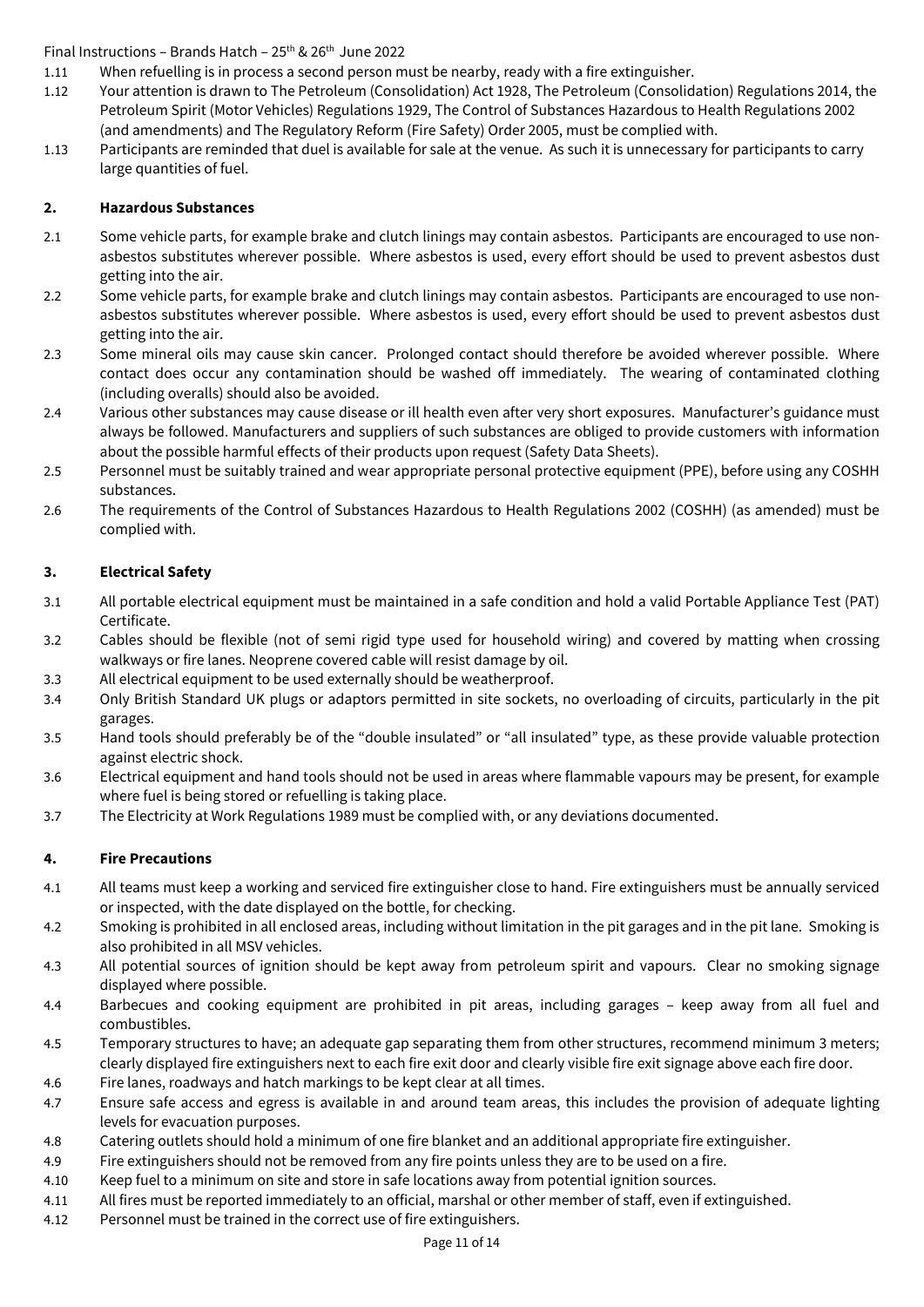- 4.13 MSV permission is required before hot works commence on site.
- 4.14 All fire notices and orders to evacuate must be complied with.
- 4.15 The requirements of the Regulatory Reform (Fire Safety) Order 2005 must be complied with.

## **5. Working at Height**

- 5.1 Personnel are encouraged to work at ground level where at all possible.
- 5.2 Personnel working at height must be protected from falling; this includes erecting awnings and satellite dishes on top of trucks. e.g. staff must be trained using harnesses and ropes, or handrails must be in place.
- 5.3 All working at height must be well planned and supervised with safe systems of work followed.
- 5.4 Reassess working at height safe working practices during adverse weather conditions.
- 5.5 No one should work underneath those working at height.
- 5.6 Appropriate non-slip footwear and personal protective equipment to be worn.
- 5.7 Manufacturer's guidance to be followed when using ladders, step ladders and all working at height equipment. (Domestic ladders should not be used, use a more substantial commercial ladder)
- 5.8 Domestic ladders or step ladders must not be used on site, only commercial ladders and step ladders.
- 5.9 All ladders, step ladders and any equipment must be checked for damage and removed from use where faulty.
- 5.10 The Working at Heights Regulations 2005 must be adhered to.

## **6. Vehicle Safety**

- 6.1 A maximum 10 mph speed limit is in force on site for all vehicles, where permitted.
- 6.2 No paddock scooters or push bikes are permitted on site unless authorised by the Organising Club.
- 6.3 Public (and children) are permitted in working paddock areas, therefore drivers/riders must take extra care in these tight localised areas.
- 6.4 Venue signage must be adhered to.
- 6.5 All vehicles driven on site must be road-legal and covered by valid vehicle insurance (including when riding all mopeds, scooters and quads).
- 6.6 All personnel using vehicles on site must hold a current UK driving license (or equivalent), including scooters.
- 6.7 Helmets must be worn by those riding scooters and mopeds outside the paddock and pits. It is MSVs recommendation that helmets are worn at all times riding around site.
- 6.8 All vehicles must at all times, keep to the marked roads when moving around the Venue.
- 6.9 Children are not permitted to ride scooters or quads at any time, or be carried as passengers.
- 6.10 No eating/drinking or the use of mobile phones whilst riding or driving.
- 6.11 Keys must be removed from the ignition of all vehicles when parked or not in use. (Vehicles have been stolen).
- 6.12 Riders or passengers on scooters or motorbikes must not carry unsecured loads.
- 6.13 Hover-boards, electric balance boards or equivalent (non-road legal) electric scooters are prohibited from site (disabled blue badge holders may be permitted to ride electric vehicles to aid access, with MSV permission on entrance.
- 6.14 Children are not permitted to play games in the paddocks, garages or pit areas due to the high numbers of vehicle movements in these areas at all times day and night. (No ball games, bicycles or other). Move into quieter parts of the venue for these activities, away from vehicles.
- 6.15 Children must always be supervised at all times in the Paddock and Pit areas. They are not permitted inside garages or the pit lane.
- 6.16 Vehicles must be driven or ridden as per manufacturer's instructions and with the set amount of passengers. (Eg. A 2 seat buggy must not carry more than 1 passenger with the driver – no standing on the back).
- 6.17 Breaches to this guidance may result in vehicle keys being taken and vehicles confiscated until teams leave site.

## **7. Compressed Gas Equipment**

- 7.1 Explosions from over inflation of tyres can cause injury. Tyres should therefore not be inflated to pressures above the manufacturers' recommendations.
- 7.2 All airlines should be in good condition, well maintained and be inspected regularly.
- 7.3 Always stand clear when inflating tyres and wear protective eye wear.
- 7.4 Compressed gas equipment to be used by well trained personnel only, no under 16 year olds. Any form of horseplay involving compressed air or gas is prohibited.
- 7.5 Compressed gas cylinders should be stored safely, in a well ventilated, upright positions, in accordance with the relevant working practices and legislation.
- 7.6 The requirements of the Pressure Systems Safety Regulations 2000 must be complied with on site.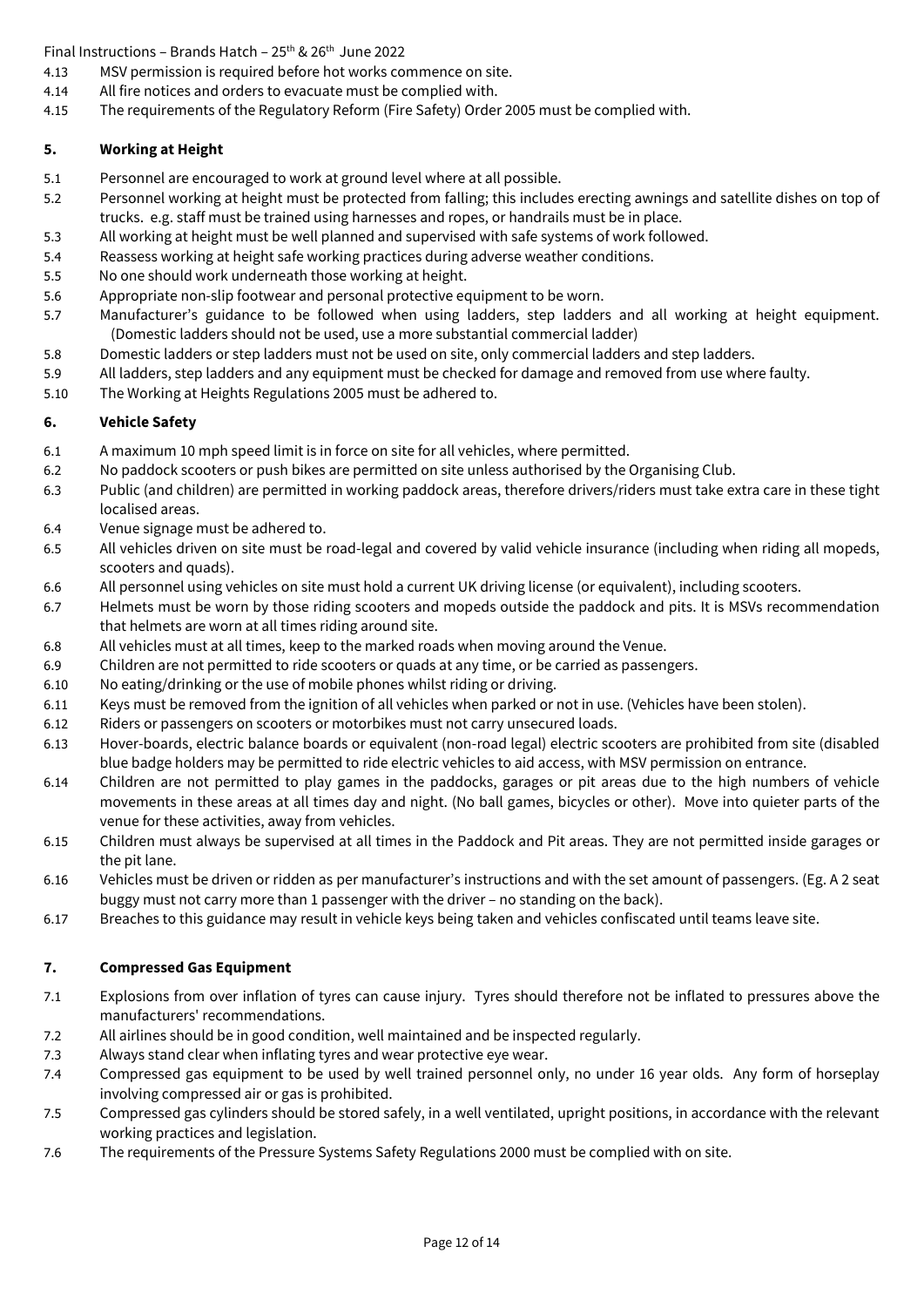## **8. Jacks and Axle Stands**

- 8.1 Vehicles should only be raised and lifted on jacks and supported by axle stands which are in good condition, well maintained and rated to lift the vehicle weight safely.
- 8.2 Jack vehicles only on level undamaged ground.
- 8.3 Use the hand brake and chocks to stop the vehicle moving.
- 8.4 Vehicle engines should not be run whilst the weight of the vehicle is supported.
- 8.5 Follow manufacturer's guidance for using and maintaining equipment. Thorough examinations and testing is required every 6 months, with regular inspections and checks when used.
- 8.6 Lifting Operations and Equipment Regulations 1998 (LOLER), and Provision and Use of Work Equipment Regulations 1998 (PUWER), must be adhered to.

### **9. General Working Practices**

- 9.1 All working areas should be kept clean and tidy and any waste should be removed regularly and placed in the containers provided.
- 9.2 All spillages should be cleaned up immediately.
- 9.3 All trailing cables, wires and hoses should not be allowed to create a trip hazard use cable matting, or tape down safely, burying of cables is not permitted.
- 9.4 Whenever vehicle engines are being run, adequate ventilation must be ensured.
- 9.5 Pathways and roads should not be obstructed by storage boxes, vehicles or kit.
- 9.6 All site safety notices must be complied with.
- 9.7 Any person carrying out any work must ensure that they adopt safe working practices at all times, and comply with any relevant statutory provision and/or published guidance.
- 9.8 Personnel under the age of 16 are not allowed in the pits area or pit lane.

### **10. Noise**

- 10.1 Exposure to excessive noise may result in hearing loss or other complaints. These may be short term, or, after repeated exposure, permanent.
- 10.2 All personnel should avoid being exposed to excessive noise, and where this is unavoidable, they should wear earplugs or defenders to the appropriate British Standards.
- 10.3 It is recommended ear protection is worn when working in pits lanes and in pit garages, where particularly high levels of noise are recorded.
- 10.4 Where any person is at work the requirements of the Noise at Work Regulations 2005, must be complied with.

### **11. Manual Handling of Loads**

- 11.1 Lifting, carrying and propelling loads by bodily force can be a major cause of injuries. Personnel are required to train their staff in safe manual handling techniques.
- 11.2 All manual handling lifting should be well planned and safe, with the weight of loads being lifted known.
- 11.3 Where any person is at work the requirements of the Manual Handling Operations Regulations 1992 must be complied with.

### **12. Waste**

- 12.1 All waste oil must be placed in the containers marked "waste oil."
- 12.2 Waste tyres and empty petrol/oil containers should not be left at the Venue.
- 12.3 Personnel are urged to take any other form of waste with them when they leave the Venue, or to place it in the refuse containers provided.
- 12.4 Your attention is drawn to the requirements of the Environmental Protection Act 1990.

### **13. First Aid**

- 13.1 Any person sustaining an injury or feeling unwell should seek treatment from the onsite emergency services.
- 13.2 To call the first aid or emergency services contact any official or member of the venue management.

### **14. Public Safety**

- 14.1 Personnel should be aware that the Paddock may be open to the public and should act in a manner so as not to put either themselves or any other person at risk from injury.
- 14.2 Personnel should exercise particular caution when the paddock is busy and during pits and track walkabouts.